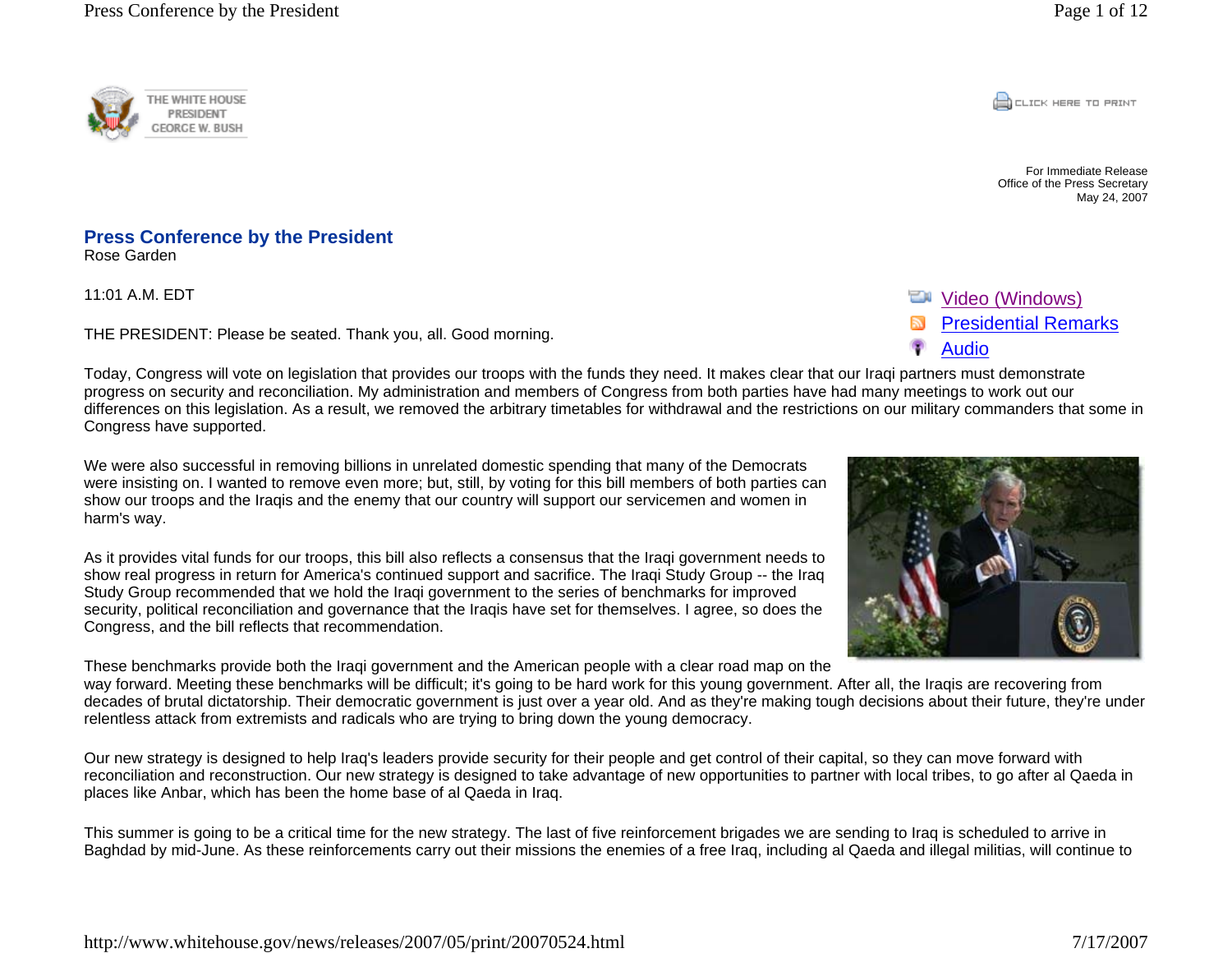bomb and murder in an attempt to stop us. We're going to expect heavy fighting in the weeks and months. We can expect more American and Iraqi casualties. We must provide our troops with the funds and resources they need to prevail.

Another important issue before Congress is immigration reform. I want to thank the bipartisan group of senators who produced a bill that will help us secure our borders and reform our immigration system. For decades, the government failed to stop illegal immigration. My administration has stepped up efforts to improve border security, doubling the number of Border Patrol agents. We've effectively ended the policy of catch and release, which allowed some illegal immigrants to be released back into society after they were captured.

Last year alone, we apprehended more than a million people trying to enter this country illegally. This is progress, but it's not enough. Many Americans are rightly skeptical about immigration reform. I strongly believe the bipartisan Senate bill addresses the reasons for past failures, while recognizing the legitimate needs of our economy, and upholding the ideals of our immigrant tradition.

This bill does not grant amnesty. Amnesty is forgiveness without a penalty. Instead, this bill requires workers here illegally to acknowledge that they broke the law, pay a fine, pass background checks, remain employed, and maintain a clean record. This bill provides the best chance to reform our immigration system and help us make certain we know who's in our country and where they are. Our immigration problems cannot be solved piecemeal. They must be all addressed together, and they must be addressed in logical order.

So this legislation requires that border security and worker verification targets are met before other provisions

of the bill are triggered. For example, the temporary worker program can begin only after these security measures are fully implemented. Immigration reform is a complex issue; it's a difficult piece of legislation. And those who are looking to find fault with this bill will always be able to find something. If you're serious about securing our borders and bringing millions of illegal immigrants in our country out of the shadows, this bipartisan bill is the best opportunity to move forward. I'm confident with hard work and goodwill, Congress can pass and I can sign a bill that fixes an immigration system we all agree is broken.

The issues of war and immigration are difficult, but that's no excuse in avoiding our responsibility to act. The American people sent us to Washington to take on tough problems, and they expect us to deliver results.

And now I'll be glad to answer some of your questions. Hunt.

Q Thank you, Mr. President. The IAEA says that Iran has significantly accelerated its uranium enrichment program. And today President Ahmadinejad said that he would go ahead, he vowed to go ahead. There also is the detention of three Iranian Americans. Where is this all headed? And do you think it's time for tough U.N. sanctions with real teeth, and are you confident that Russia and China would go ahead?

THE PRESIDENT: As you know, we have been discussing this issue a lot at these press avails. Iran is constantly on the agenda at a press avail like this -- or a press conference like this, and the reason why is because they continue to be defiant as to the demands of the free world. The world has spoken, and said no nuclear weapons programs. And yet they're constantly ignoring the demands.

My view is that we need to strengthen our sanction regime. I just spoke to Condoleezza Rice, and we will work with our European partners to develop further sanctions. And, of course, I will discuss this issue with Vladimir





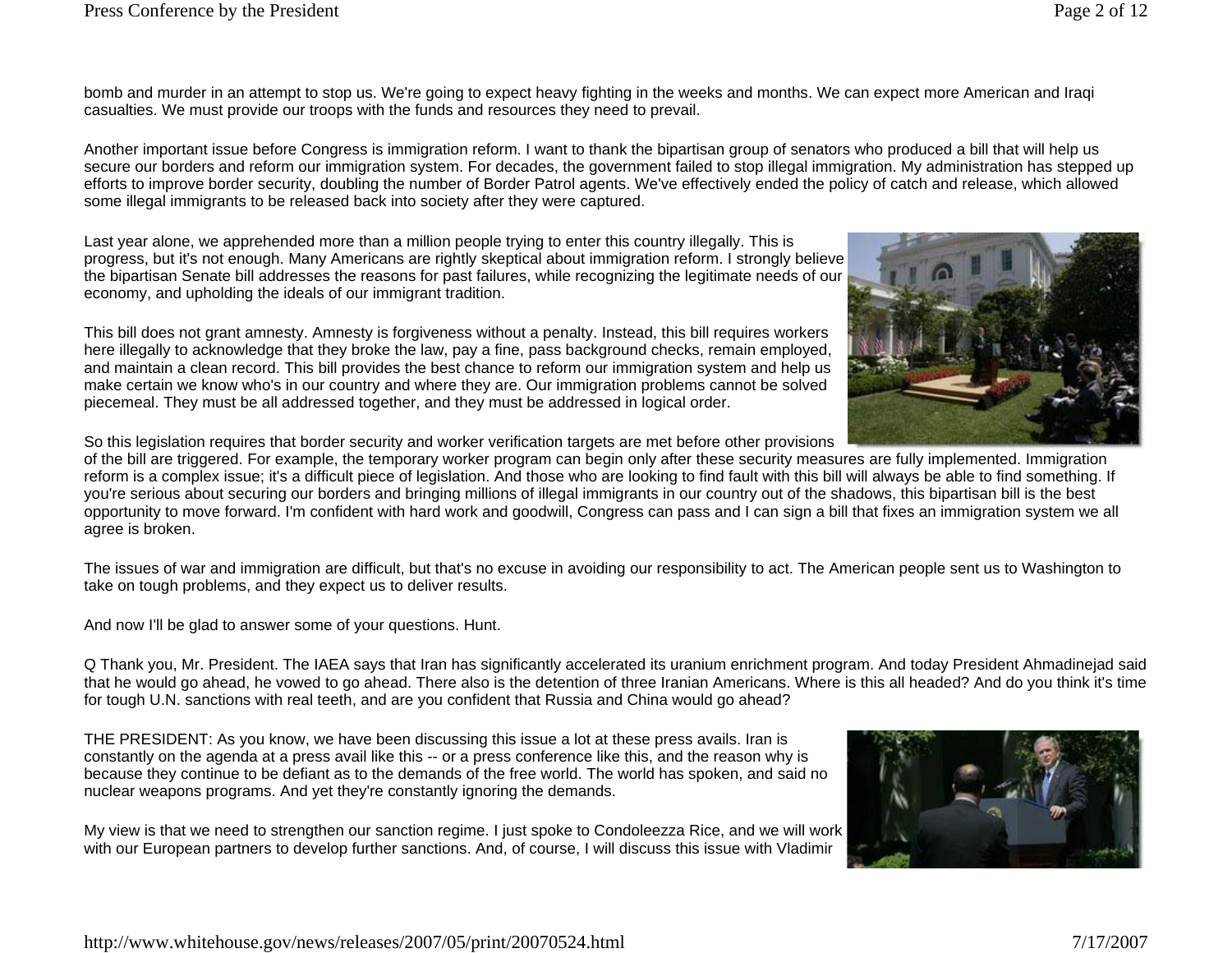Putin, as well as President Hu Jintao.

The first thing that these leaders have got to understand is that an Iran with a nuclear weapon would be incredibly destabilizing for the world. It's in their interests that we work collaboratively to continue to isolate that regime.

I'm sympathetic for the people of Iran. I'm sorry they live under a government that continues to insist upon a program that the world has condemned, because it is denying the good people of Iran economic opportunities that they would have. This is a country with a great tradition and a great history. There are hard-working people in that country that want to benefit from a society that is more open, and yet the government insists upon measures that will lead to further isolation. And, therefore, to answer one part of your question, we will work with our partners to continue the pressure.

Secondly, obviously, to the extent that these people are picking up innocent Americans is unacceptable. And we've made it very clear to the Iranian government that the detention of good, decent American souls who are there to be beneficial citizens is not acceptable behavior.

Toby.

Q Mr. President, dozens of American troops have been killed this month, and sectarian violence appears to be rising again in Iraq. You, yourself, just said that you're expecting more casualties in the weeks and months ahead. How much longer do you believe you can sustain your current policy in Iraq without significant progress on the ground? And how confident are you about finding those missing soldiers?

THE PRESIDENT: I'm confident that the military is doing everything it can to find the missing soldiers. I talked to General Petraeus about this subject and Secretary Gates, and General Petraeus informs him that we're using all the intelligence and all the troops we can to find them. It's a top priority of our people there in Iraq.

Obviously, the loss of life is devastating to families. I fully understand that. But I want to remind you as to why I sent more troops in. It was to help stabilize the capital. You're asking me how much longer; we have yet to even get all our troops in place. General David Petraeus laid out a plan for the Congress, he talked about a strategy all aiming -- all aimed at helping this Iraqi government secure its capital so that they can do the -- some of the political work necessary, the hard work necessary to reconcile.

And as I explained in my opening remarks, all the troops won't be there until mid-June. And one reason you're seeing more fighting is because our troops are going into new areas, along with the Iraqis. And so General Petraeus has said, why don't you give us until September and let me report back, to not only me, but to the United States Congress, about progress.

I would like to see us in a different configuration at some point in time in Iraq. However, it's going to require taking control of the capital. And the best way to do that was to follow the recommendations of General Petraeus. As I have constantly made clear, the recommendations of Baker-Hamilton appeal to me, and that is to be embedded and to train and to guard the territorial integrity of the country, and to have Special Forces to chase down al Qaeda. But I didn't think we could get there unless we increased the troop levels to secure the capital. I was fearful that violence would spiral out of control in Iraq, and that this experience of trying to help this democracy would -- couldn't succeed.

And so, therefore, the decisions I made are all aimed at getting us to a different position, and the timing of which will be decided by the commanders on the ground, not politicians here in Washington.

Chen. Ed, excuse me. That's Henry. Chen. You're coming down -- no, sorry. Work the print people a little bit, see. I've got the strategy -- print. Ed, sorry.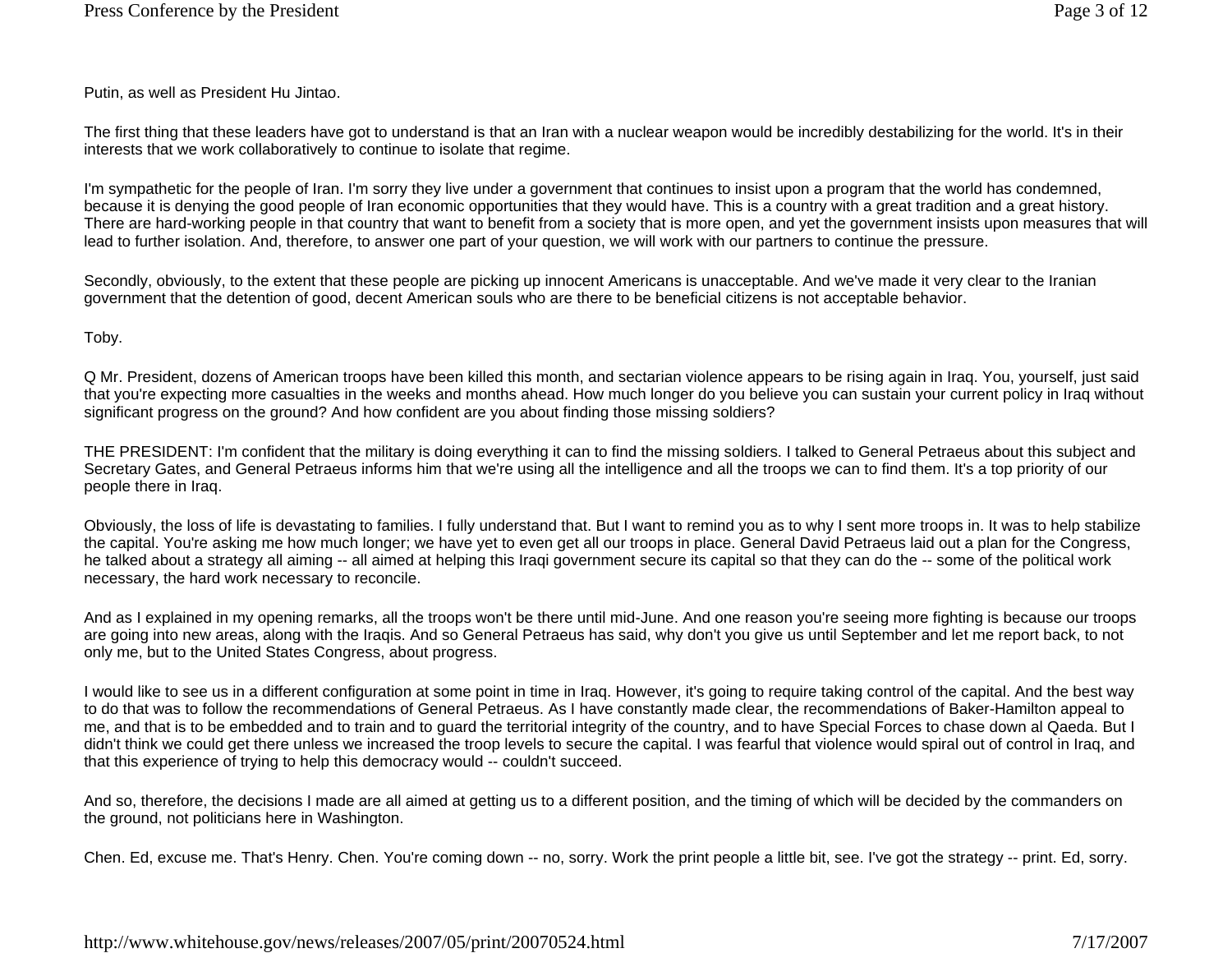Q Good morning, Mr. President. A lot of lawmakers in Congress are saying that China has not done enough to allow its currency to appreciate, and they're talking about things like duties. What is your view about that, and are you prepared to do more to encourage the appreciation of the yuan?

THE PRESIDENT: Thanks, Ed. I spoke to Madam Wu Yi today, as a matter of fact, had her into the Oval Office; wanted to thank her for bringing her delegation in, and also to ask her to pass on a message to Hu Jintao that I appreciate his willingness to work in a strategic -- with strategic dialogues in order to put in place the type of measures that reflect a complex relationship -- in other words, the ability to discuss issues such as beef, or intellectual property rights.

And one of the issues that I emphasized to Madam Wu Yi, as well as the delegation, was that we're watching very carefully as to whether or not they will appreciate their currency. And that's all in the context of making it clear to China that we value our relationship, but the \$233 billion trade deficit must be addressed. And one way to address it is through currency evaluations.

Another way to address it is for them to help convert their economy from one of savers to consumers. And that's why Secretary Paulson worked very assiduously with this strategic dialogue group to encourage openness for capital markets; that China must open its capital markets to allow for different financial institutions from around the world to go into the country. It not only will be beneficial to the United States, but we happen to think it will be beneficial to the Chinese economy, for the consumers to have different options when it comes to savings and purchases.

And so this is important dialogue, and it's one that I thank the Chinese government for engaging in. And there's been some progress. Yesterday they opened new air routes. That's beneficial for U.S. airlines. It also happens to be beneficial for China, as far I am concerned. It's beneficial for that country to open up its access to more travelers, whether they be business or tourists.

Anyway, this is a complex relationship. There's a lot of areas we're working together, and there's areas where there's friction. And we've just got to work through the friction. One area where I've been disappointed is beef. They need to be eating U.S. beef. It's good for them. They'll like it. And so we're working hard to get that beef market opened up.

Ed.

Q Mr. President, a new Senate report this morning contends that your administration was warned before the war that by invading Iraq you would actually give Iran and al Qaeda a golden opportunity to expand their influence, the kind of influence you were talking about with al Qaeda yesterday, and with Iran this morning. Why did you ignore those warnings, sir?

THE PRESIDENT: Ed, going into Iraq we were warned about a lot of things, some of which happened, some of which didn't happen. And, obviously, as I made a decision as consequential as that, I weighed the risks and rewards of any decision. I firmly believe the world is better off without Saddam Hussein in power. I know the Iraqis are better off without Saddam Hussein in power. I think America is safer without Saddam Hussein in power.

As to al Qaeda in Iraq, al Qaeda is going to fight us wherever we are. That's their strategy. Their strategy is to drive us out of the Middle East. They have made it abundantly clear what they want. They want to establish a caliphate. They want to spread their ideology. They want safe haven from which to launch attacks. They're willing to kill the innocent to achieve their objectives, and they will fight us. And the fundamental question is, will we fight them? I have made the decision to do so. I believe that the best way to protect us in this war on terror is to fight them.

And so we're fighting them in Iraq, we're fighting them in Afghanistan, we've helped the Philippines -- Philippine government fight them. We're fighting them. And this notion about how this isn't a war on terror, in my view, is naive. It doesn't -- it doesn't reflect the true nature of the world in which we live.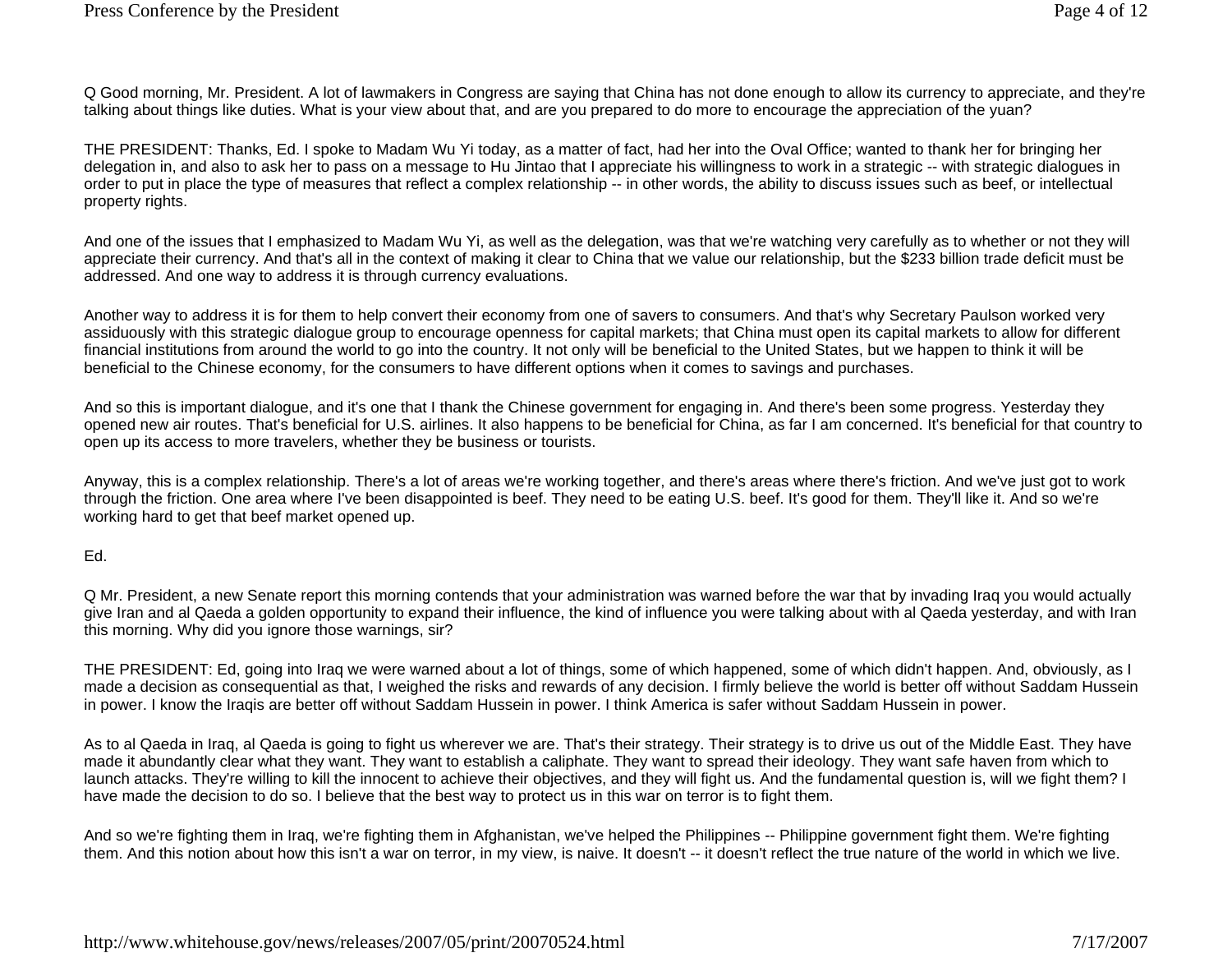You know, the lessons of September the 11th are these: we've got to stay on the offense; we've got to bring these people to justice before they hurt again; and at the same time, defeat their ideology with the ideology based upon liberty. And that's what you're seeing, and they're resisting it.

I think it ought to be illustrative to the American people that al Qaeda is trying to stop new democracies from evolving. And what should that tell you? That ought to tell you that we're dealing with people that have an ideology that's opposite of liberty and will take whatever measures are necessary to prevent this young democracy from succeeding.

The danger in this particular theater in the war on terror is that if we were to fail, they'd come and get us. You know, I look at these reports right here in the Oval Office. For people who say that we're not under threat, they simply do not know the world. We are under threat. And it's in our interest to pursue this enemy.

## Martha.

Q Thank you, Mr. President. You say you want nothing short of victory, that leaving Iraq would be catastrophic; you once again mentioned al Qaeda. Does that mean that you are willing to leave American troops there, no matter what the Iraqi government does? I know this is a question we've asked before, but you can begin it with a "yes" or "no."

THE PRESIDENT: We are there at the invitation of the Iraqi government. This is a sovereign nation. Twelve million people went to the polls to approve a constitution. It's their government's choice. If they were to say, leave, we would leave.

Q -- catastrophic, as you've said over and over again?

THE PRESIDENT: I would hope that they would recognize that the results would be catastrophic. This is a sovereign nation, Martha. We are there at their request. And hopefully the Iraqi government would be wise enough to recognize that without coalition troops, the U.S. troops, that they would endanger their very existence. And it's why we work very closely with them, to make sure that the realities are such that they wouldn't make that request -- but if they were to make the request, we wouldn't be there.

## David.

Q Mr. President, after the mistakes that have been made in this war, when you do as you did yesterday, where you raised two-year-old intelligence, talking about the threat posed by al Qaeda, it's met with increasing skepticism. The majority in the public, a growing number of Republicans, appear not to trust you any longer to be able to carry out this policy successfully. Can you explain why you believe you're still a credible messenger on the war?

THE PRESIDENT: I'm credible because I read the intelligence, David, and make it abundantly clear in plain terms that if we let up, we'll be attacked. And I firmly believe that.

Look, this has been a long, difficult experience for the American people. I can assure you al Qaeda, who would like to attack us again, have got plenty of patience and persistence. And the question is, will we?

Yes, I talked about intelligence yesterday. I wanted to make sure the intelligence I laid out was credible, so we took our time. Somebody said, well, he's trying to politicize the thing. If I was trying to politicize it, I'd have dropped it out before the 2006 elections. I believe I have an obligation to tell the truth to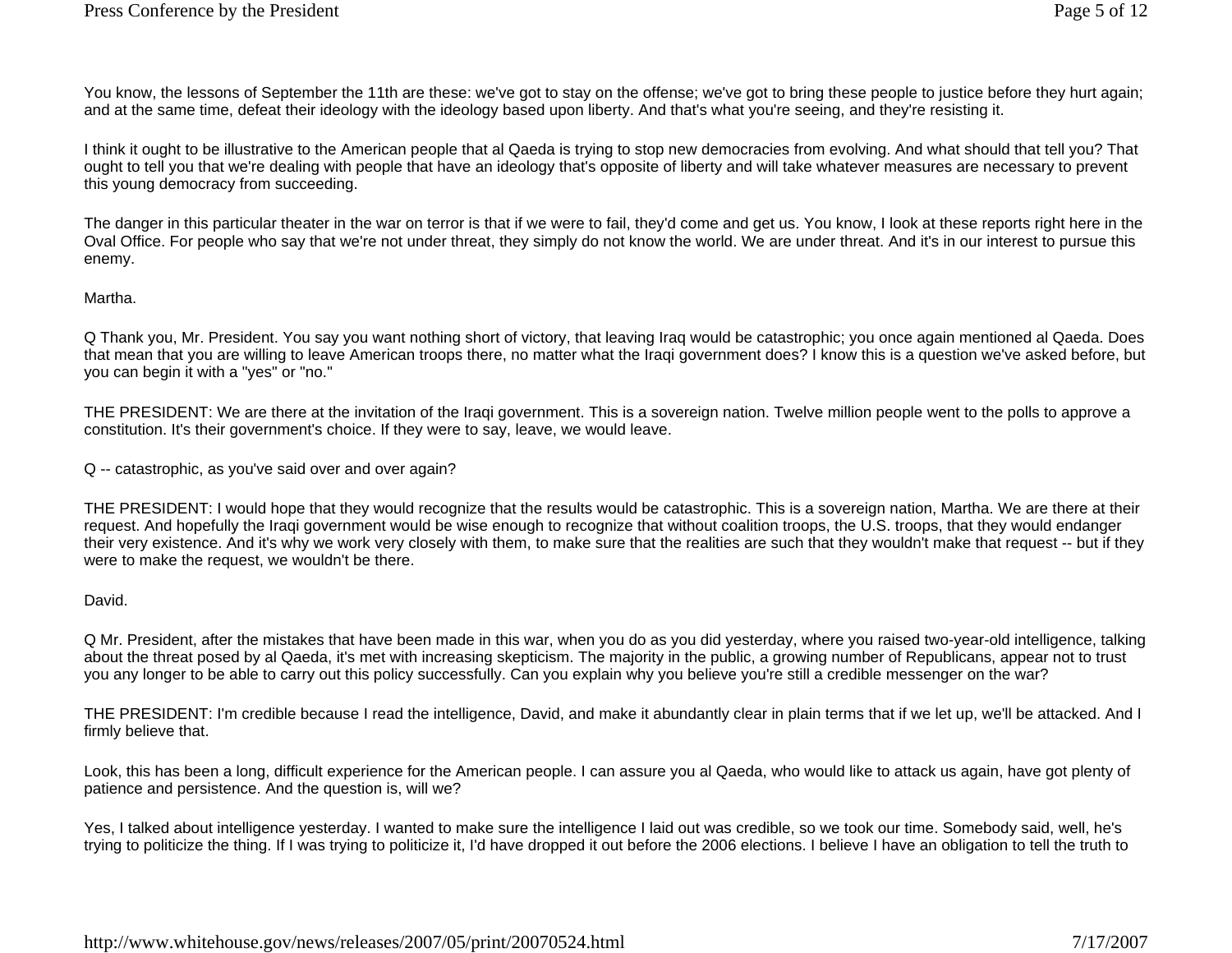the American people as to the nature of the enemy. And it's unpleasant for some. I fully recognize that after 9/11, in the calm here at home, relatively speaking, caused some to say, well, maybe we're not at war. I know that's a comfortable position to be in, but that's not the truth.

Failure in Iraq will cause generations to suffer, in my judgment. Al Qaeda will be emboldened. They will say, yes, once again, we've driven the great soft America out of a part of the region. It will cause them to be able to recruit more. It will give them safe haven. They are a direct threat to the United States.

And I'm going to keep talking about it. That's my job as the President, is to tell people the threats we face and what we're doing about it. And what we've done about it is we've strengthened our homeland defenses, we've got new techniques that we use that enable us to better determine their motives and their plans and plots. We're working with nations around the world to deal with these radicals and extremists. But they're dangerous, and I can't put it any more plainly they're dangerous. And I can't put it any more plainly to the American people and to them, we will stay on the offense.

It's better to fight them there than here. And this concept about, well, maybe let's just kind of just leave them alone and maybe they'll be all right is naive. These people attacked us before we were in Iraq. They viciously attacked us before we were in Iraq, and they've been attacking ever since. They are a threat to your children, David, and whoever is in that Oval Office better understand it and take measures necessary to protect the American people.

#### Axelrod.

Q Thank you, Mr. President. I'd like to ask you about the Petraeus report, which as you say, will be in September, and report on the progress. Doesn't setting up the September date give the enemy exactly what you've said you don't want them to have, which is a date to focus on, and doesn't it guarantee a bloody August?

And while I have you, sir, the phrase you just used, "a different configuration in Iraq" that you'd like to see, is that a plan B?

THE PRESIDENT: Actually I would call that a plan recommended by Baker-Hamilton, so that would be a plan BH. I stated -- you didn't like it? (Laughter.)

I've stated this is an idea that I like the concept. The question is, could we get there given the violence last fall, and the answer, in my judgment, was, no, we would never be able to configure our troops that way, in that configuration -- place our troops in that configuration given the violence inside the capital city.

David Petraeus felt like that it was important to tell the White House and tell the Congress that he would come back with an assessment in September. It's his decision to give the assessment, and I respect him and I support him.

## Q Do you think --

THE PRESIDENT: It does, precisely. It's going to make -- it could make August a tough month, because you see, what they're going to try to do is kill as many innocent people as they can to try to influence the debate here at home. Don't you find that interesting? I do -- that they recognize that the death of innocent people could shake our will, could undermine David Petraeus's attempt to create a more stable government. They will do anything they can to prevent success. And the reason why is al Qaeda fully understands that if we retreat they, then, are able to have another safe haven, in their mind.

Yesterday, in my speech, I quoted quotes from Osama bin Laden. And the reason I did was, is that I want the American people to hear what he has to say -- not what I say, what he says. And in my judgment, we ought to be taking the words of the enemy seriously.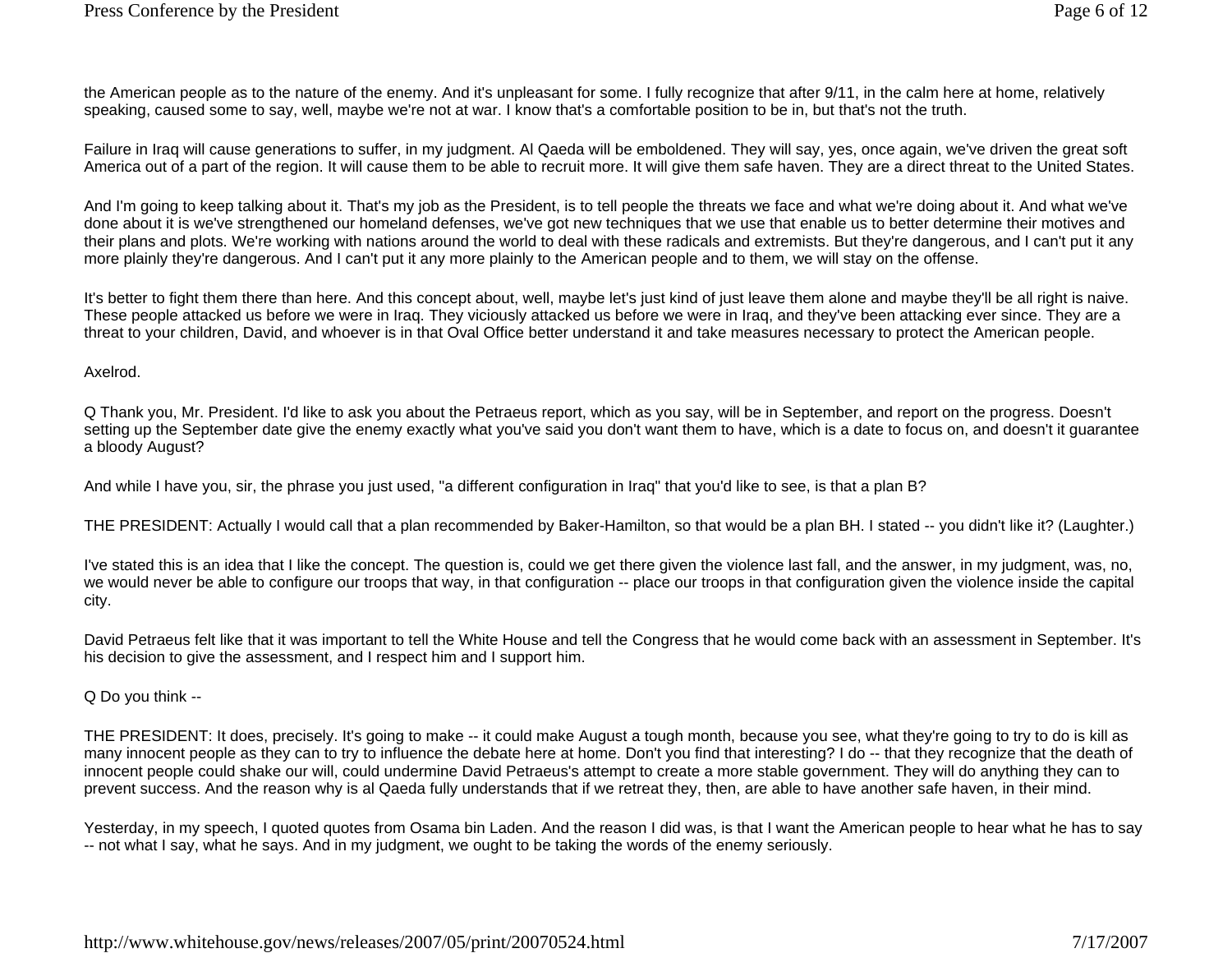And so, yes, it could be a bloody -- it could be a very difficult August, and I fully understand --

Q -- Democrats on that in the Senate about --

THE PRESIDENT: David Petraeus, the commander -- look, you want politicians making those decisions, or do you want commanders on the ground making the decisions? My point is, is that I would trust David Petraeus to make an assessment and a recommendation a lot better than people in the United States Congress. And that's precisely the difference.

Michael.

Q Good morning, Mr. President. I'd like to ask you about the Justice Department. In the last couple months, we have heard disturbing evidence about senior officials of the Justice Department misleading Congress. We heard disturbing evidence yesterday that a senior official at the Justice Department improperly took, by her own admission, political considerations into effect in evaluating career employees of the Justice Department.

We've also had evidence from the former Deputy Attorney General of the White House strong-arming a sick man into trying to approve an illegal spying program. I'm curious, Mr. President, if you are concerned about the cumulative picture that's being drawn about your Justice Department? And what assurances can you give the American people that the department is delivering impartial justice to the American people?

THE PRESIDENT: Yes, thank you, Michael. There is a -- an internal investigation taking place at the Justice Department. And this will be an exhaustive investigation. And if there's wrongdoing, it will be taken care of.

I thought it was interesting how you started your question, "over the months," I think you said, "over the last months." This investigation is taking a long time, kind of being drug out, I suspect for political question -- for political reasons. In other words, as I mentioned the other day, it's just grand political theater.

Attorney General Gonzales has testified, he's produced documents. And I would hope the Senate and the Congress would move expeditiously to finish their hearings and get on to the business of passing legislation that is meaningful for the country. But if there had been wrongdoing, that will be addressed, the way we'd hope it would be.

Q (Inaudible) -- confidence. Are you --

THE PRESIDENT: Yes, I've got confidence in Al Gonzales doing the job.

Q Mr. President, are you surprised by reports today from the Iraqis that sectarian killings are actually on the rise to pre-troop surge levels? And, if I may, yesterday after your speech, Senator Joe Biden said al Qaeda in Iraq is a "Bush-fulfilling prophecy." They weren't there before, now they're there. He said U.S. troops should get out of the middle of a civil war and fight al Qaeda. Can you respond to that?

THE PRESIDENT: We are fighting al Qaeda in Iraq. A lot of the spectaculars you're seeing are caused by al Qaeda. Al Qaeda will fight us wherever we are. That's what they do, that's what they've said they want to do. They have objectives. These are ideologues driven by a vision of the world that we must defeat. And you defeat them on the one hand by hunting them down and bringing them to justice, and you defeat them on the other hand by offering a different alternative form of government.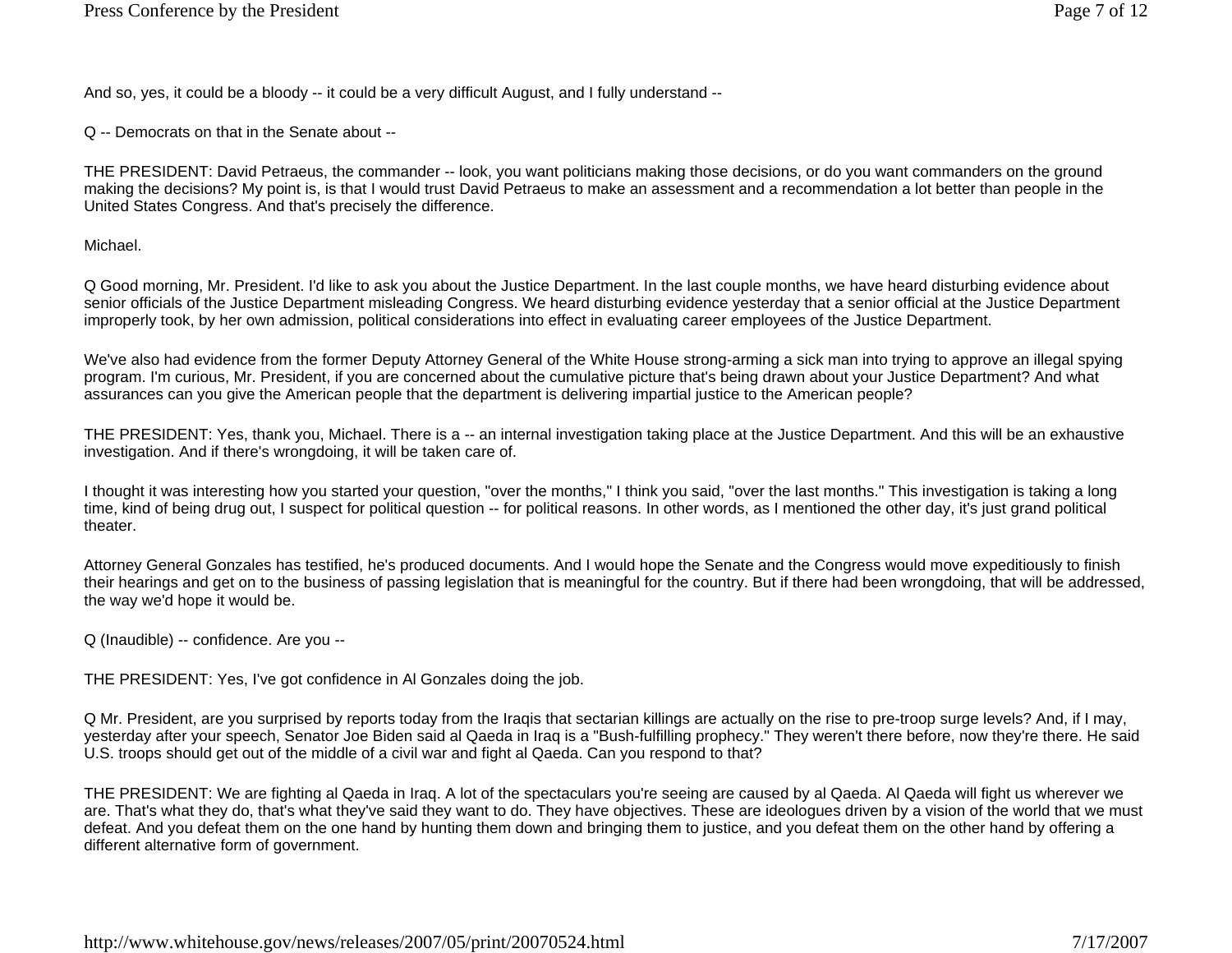The Middle East looked nice and cozy for awhile. Everything looked fine on the surface, but beneath the surface, there was a lot of resentment, there was a lot of frustration, such that 19 kids got on airplanes and killed 3,000 Americans. It's in the long-term interest of this country to address the root causes of these extremists and radicals exploiting people that cause them to kill themselves and kill Americans and others.

I happen to believe one way to do that is to address the forms of government under which people live. Democracy is really difficult work, but democracy has proven to help change parts of the world from cauldrons of frustration to areas of hope. And we will continue to pursue this form of policy; it's in our national interest we do so.

What other aspect of the question?

Q (Inaudible.)

THE PRESIDENT: Yes, I'm -- there's -- certainly, there's been an uptick in violence. It's a snapshot, it's a moment. And David Petraeus will come back with his assessment after his plan has been fully implemented, and give us a report as to what he recommends -- what he sees, and what he recommends, which is, I think, a lot more credible than what members of Congress recommend. We want our commanders making the recommendations, and -- along with Ryan Crocker, our Ambassador there -- I don't want to leave Ryan out.

And so it's a -- you know, to Axelrod's point, it's a -- no question it's the kind of report that the enemy would like to affect because they want us to leave, they want us out of there. And the reason they want us to leave is because they have objectives that they want to accomplish. Al Qaeda -- David Petraeus called al Qaeda public enemy number one in Iraq. I agree with him. And al Qaeda is public enemy number one in America. It seems like to me that if they're public enemy number one here, we want to help defeat them in Iraq.

This is a tough fight, you know? And it's, obviously, it's had an effect on the American people. Americans -- a lot of Americans want to know win -- when are you going to win? Victory is -- victory will come when that country is stable enough to be able to be an ally in the war on terror and to govern itself and defend itself.

One of the things that appealed to me about the Baker-Hamilton is that it will provide a -- kind of a long-term basis for that likely to happen, assuming the Iraqi government invites us to stay there. I believe this is an area where we can find common ground with Democrats and Republicans, by the way. I fully recognize there are a group of Democrats who say, get out of the deal now; it's just not worth it.

One of the areas where I really believe we need more of a national discussion, however, is, what would be the consequences of failure in Iraq? See, people have got to understand that if that government were to fall, the people would tend to divide into kind of sectarian enclaves, much more so than today, that would invite Iranian influence and would invite al Qaeda influence, much more so than in Iraq today. That would then create enormous turmoil, or could end up creating enormous turmoil in the Middle East, which would have a direct effect on the security of the United States.

Failure in Iraq affects the security of this country. It's hard for some Americans to see that, I fully understand it. I see it clearly. I believe this is the great challenge of the beginning of the 21st century -- not just Iraq, but dealing with this radical, ideological movement in a way that secures us in the short term and more likely secures us in the long term.

Jim. You didn't nod off there, did you? (Laughter.) A little hot out here in the Rose Garden for you? (Laughter.)

Q Thank you, Mr. President.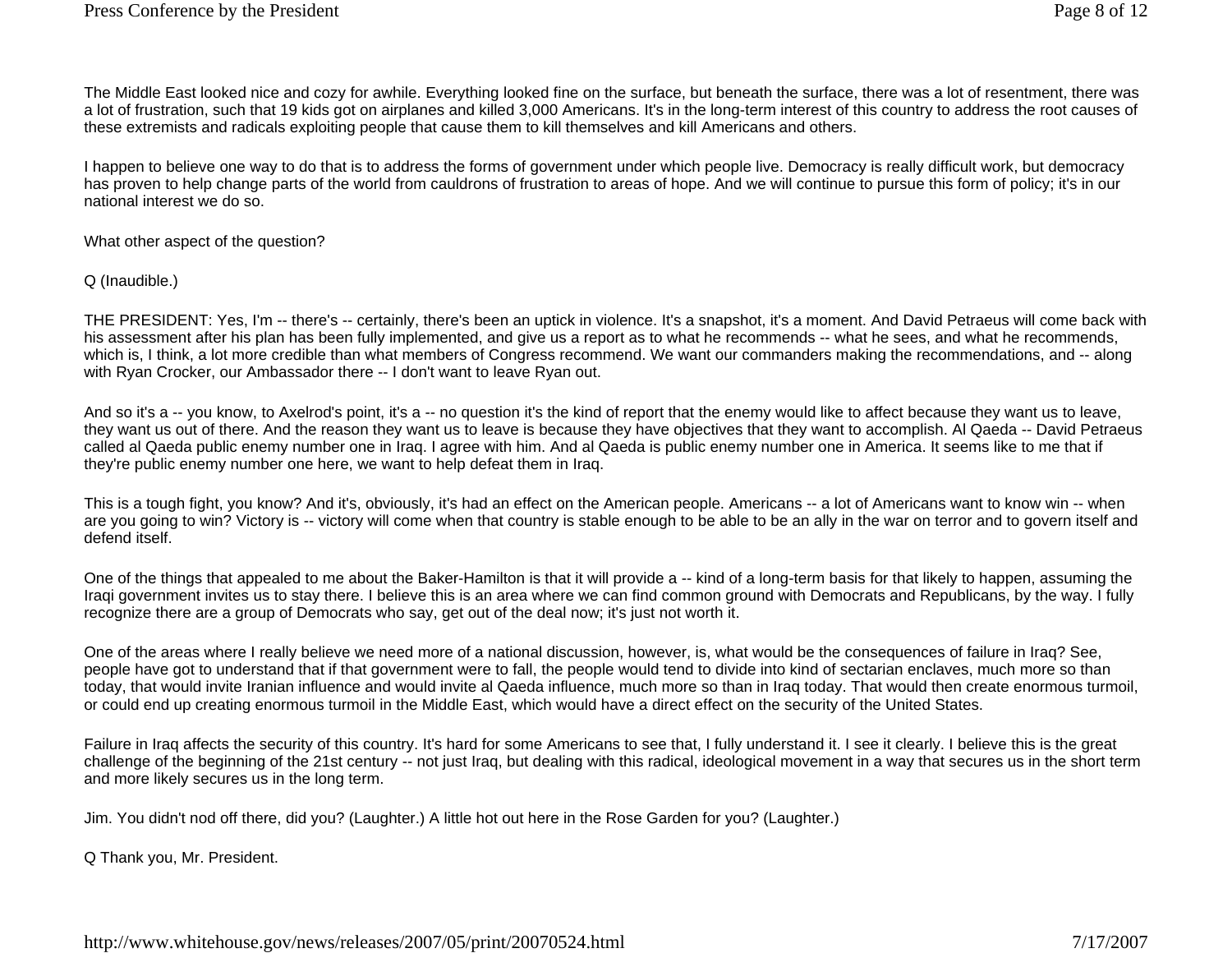THE PRESIDENT: Yes, well, go ahead and take the tie off. I'm halfway done anyway. (Laughter.)

Q Mr. President, yesterday you discussed Osama bin Laden's plans to turn Iraq into a terrorist sanctuary. What do you think your own reaction would have been five years ago had you been told that towards the end of your term he would still be at large with that kind of capability, from Iraq, no less, and why - can you tell the American people -- is he still on the run? Why is he so hard to catch?

THE PRESIDENT: I would say that five years ago, like I said, we're going to pursue him, and we are pursuing him. And he's hiding. He is in a remote region of the world. If I knew precisely where he is, we would take the appropriate action to bring him to justice. He is attempting to establish a base of operations in Iraq. He hasn't established a base in operations. My points yesterday were, here was his intentions, but thankfully, of the three people I named, all of them no longer are a part of his operation.

My point is, is that -- I was making the point, Jim, as I'm sure you recognized, that if we leave, they follow us. And my point was, was that Osama bin Laden was establishing an external cell there, or trying to, and he's been unable to do it. Precisely my point. That's why we've got to stay engaged. Had he been able to establish an internal cell that had safe haven, we would be a lot more in danger today than we are. His organization is a risk. We will continue to pursue as hard as we possibly can. We will do everything we can to bring him and others to justice.

We have had good success in the chief operating officer position of al Qaeda. Khalid Sheikh Mohammed, Ramzi al Rabium -- there's a lot of names, some of whom I mentioned yesterday, that are no longer a threat to the United States. We will continue to work to bring him to justice -- that's exactly what the American people expect us to do -- and in the meantime, use the tools we put in place to protect this homeland.

We are under threat. Some may say, well, he's just saying that to get people to pay attention to him, or try to scare them into -- for some reason -- I would hope our world hadn't become so cynical that they don't take the threats of al Qaeda seriously, because they're real. And it's a danger to the American people. It's a danger to your children, Jim. And it's really important that we do all we can do to bring them to justice.

Q Mr. President, why is he still at large?

THE PRESIDENT: Why is he at large? Because we haven't got him yet, Jim. That's why. And he's hiding, and we're looking, and we will continue to look until we bring him to justice. We've brought a lot of his buddies to justice, but not him. That's why he's still at large. He's not out there traipsing around, he's not leading many parades, however. He's not out feeding the hungry. He's isolated, trying to kill people to achieve his objective.

Those are his words -- his objectives are his words, not mine. He has made it clear -- he and Zawahiri, their number two, have made it clear what they want. And in a war against extremists and radicals like these, we ought to be listening carefully to what they say. We ought to take their words seriously. There have been moments in history where others haven't taken the words of people seriously and they suffered. So I'm taking them seriously.

# Yes, Jim.

Q Mr. President, moments ago you said that al Qaeda attacked us before we were in Iraq. Since then Iraq has become much less stable; al Qaeda has used it as a recruiting tool, apparently with some success. So what would you say to those who would argue that what we've done in Iraq has simply enhanced al Qaeda and made the situation worse?

THE PRESIDENT: Oh, so, in other words, the option would have been just let Saddam Hussein stay there? Your question is, should we not have left Saddam Hussein in power? And the answer is, absolutely not. Saddam Hussein was an enemy of the United States. He'd attacked his neighbors. He was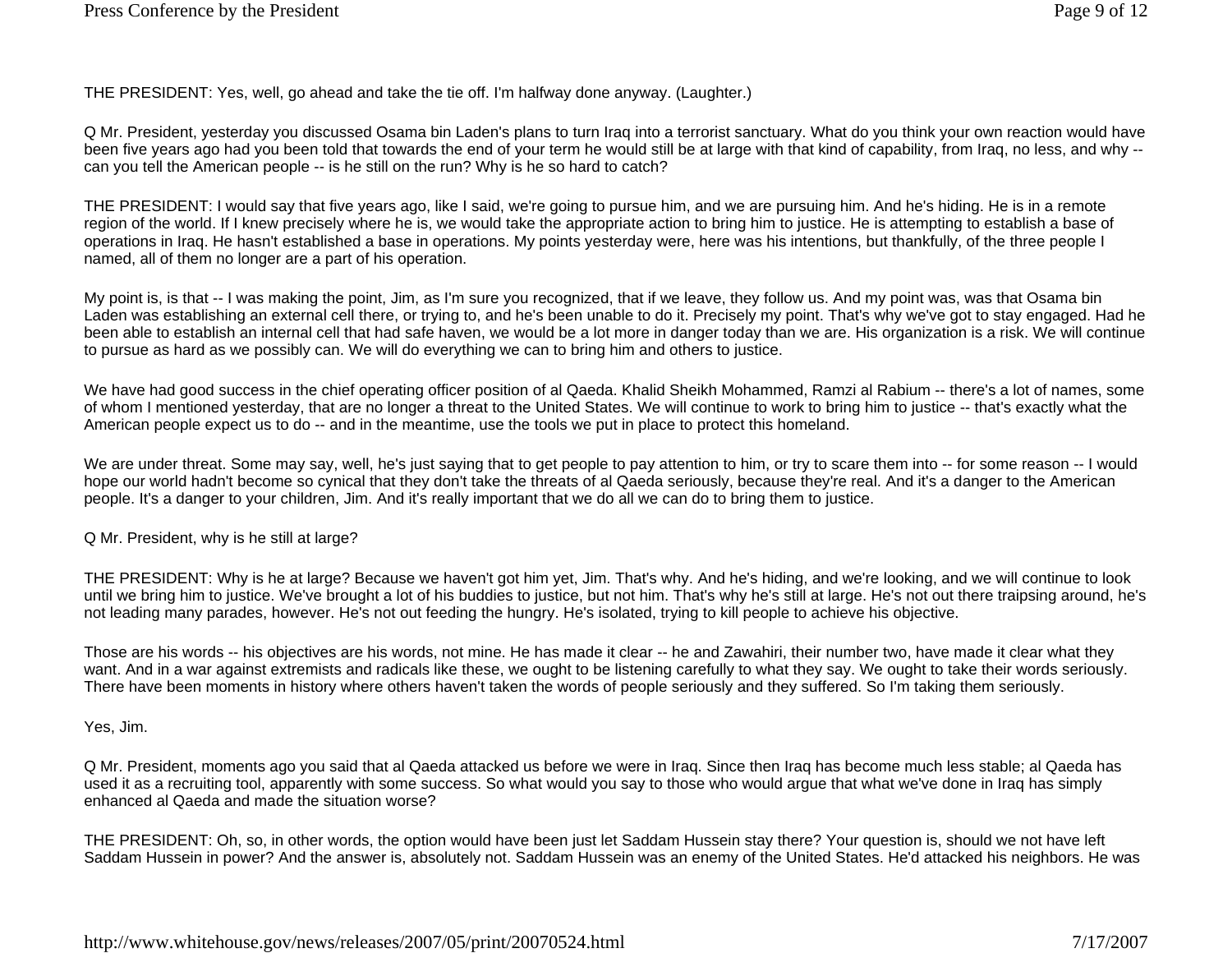paying Palestinian suicide bombers. He would have been -- if he were to defy -- and by the way, cheating on the U.N. oil for sanctions program -- oil-forfood program. No, I don't buy it. I don't buy that this world would be a better place with Saddam Hussein in power, and particularly if -- and I'm sure the Iraqis would agree with that.

See, that's the kind of attitude -- he says, okay, let's let them live under a tyrant, and I just don't agree. I obviously thought he had weapons, he didn't have weapons; the world thought he had weapons. It was a surprise to me that he didn't have the weapons of mass destruction everybody thought he had, but he had the capacity at some point in time to make weapons. It would have been a really dangerous world if we had the Iranians trying to develop a nuclear weapon, and Saddam Hussein competing for a nuclear weapon. You can imagine what the mentality of the Middle East would have been like.

So the heart of your question is, shouldn't you have left Saddam Hussein in power? And the answer is, no. And now that we've --

Q (Inaudible.)

THE PRESIDENT: -- that's really the crux of it. And -- let me finish, please, here. I'm on a roll here. And so now that we have, does it make sense to help this young democracy survive? And the answer is, yes, for a variety of reasons.

One, we want to make sure that this enemy that did attack us doesn't establish a safe haven from which to attack again. Two, the ultimate success in a war against ideologues is to offer a different ideology, one based upon liberty -- by the way, embraced by 12 million people when given the chance. Thirdly, our credibility is at stake in the Middle East. There's a lot of Middle Eastern nations wondering whether the United States of America is willing to push back against radicals and extremists, no matter what their religion base -- religious bases may be.

And so the stakes are high in Iraq. I believe they're absolutely necessary for the security of this country. The consequences of failure are immense.

Yes.

Q So there was no choice -- so there was no choice between the course we took and leaving Saddam Hussein in power? Nothing else that might have worked?

THE PRESIDENT: Well, we tried other things. As you might remember back then, we tried the diplomatic route: 1441 was a unanimous vote in the Security Council that said disclose, disarm or face serious consequences. So the choice was his to make. And he made -- he made a choice that has subsequently left -- subsequently caused him to lose his life under a system that he wouldn't have given his own citizens. We tried diplomacy. As a matter of fact, not only did I try diplomacy; other Presidents tried diplomacy.

Let's see here. John.

Q Thanks, Mr. President. You've said many times that you plan to sprint to the finish of your presidency. At this point in the home stretch, what can you say you're still expecting to accomplish? And how concerned are you that the immigration bill in particular is going to get caught up in electoral politics?

THE PRESIDENT: Yes, thanks. Well, we need to pass additional energy legislation, we need to renew No Child Left Behind, get these trade bills out of Congress -- the trade bills on Panama and Peru and Colombia, hopefully work toward a free trade -- further the work we've done on the Korean free trade agreement. Hopefully I'll be able to bring back successful negotiations on Doha for a congressional vote which will require a TPA extension and/or -- a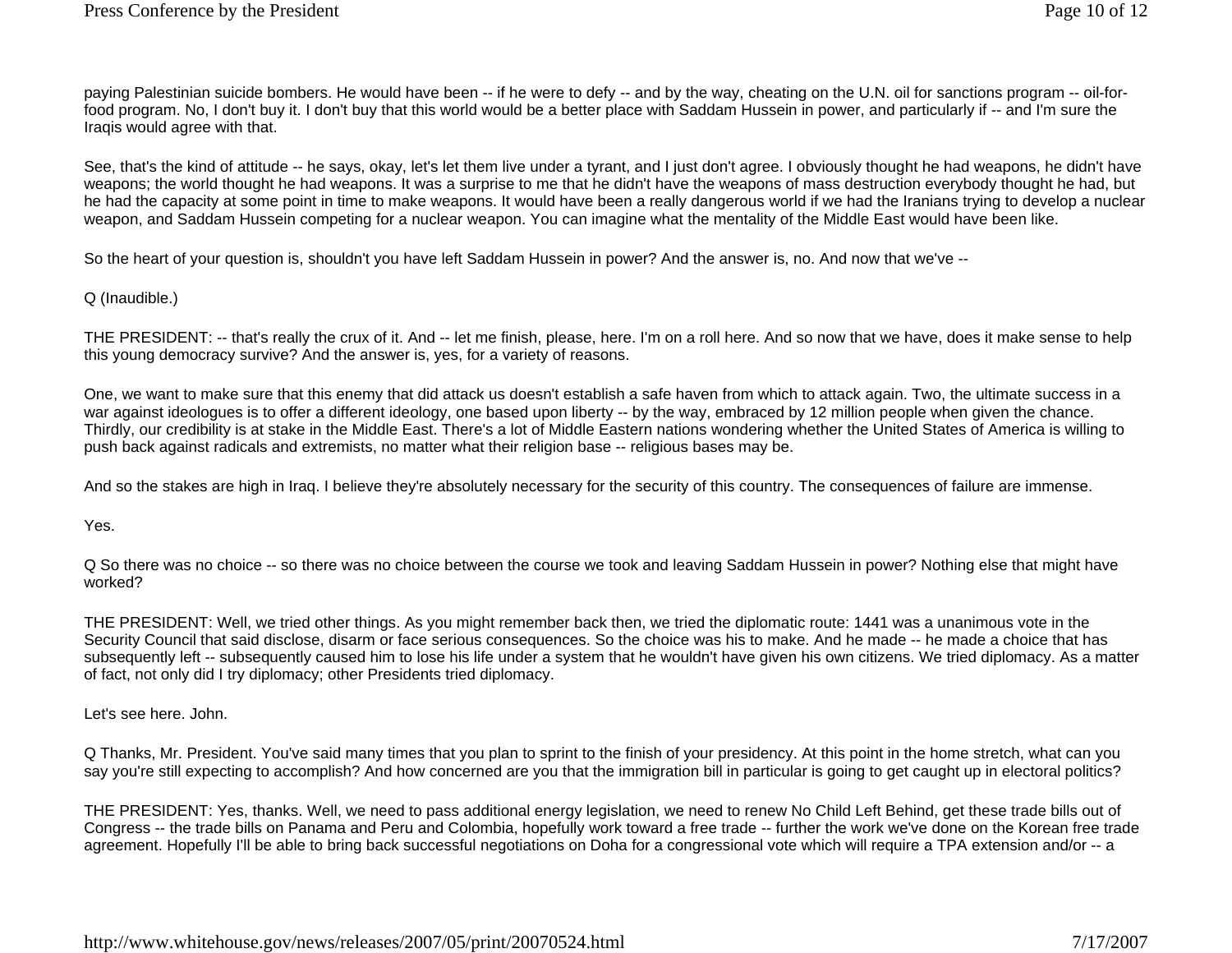TPA extension, there's no "and/or" to it. Making sure that this progress on balancing the budget continues. The deficit is -- I know you're following the numbers, John -- the deficit is reduced more than anticipated as a result of increased tax revenues coming in and the fiscal measures that we took. And now we're going to have to work with Congress to make sure they don't overspend and make sure they don't raise the taxes on the people, as well.

Running up the taxes will hurt this economy, which would hurt the revenues to the Treasury. I'm deeply concerned about the Democratic budget that is classic tax and spend. I'm looking forward to seeing how they intend to keep their promise of balancing this budget in five years.

A big -- and of course, fighting this war on terror is a huge issue. I obviously would like to find common ground on how to proceed in Iraq with Democrats and Republicans. I recognize there are a handful there or some who just say, get out, it's just not worth it, let's just leave. I strongly disagree with that attitude. Most Americans do, as well. And the vote showed that what's possible when we work together, the vote -- the pending vote today showed what's possible when we work together, when Republicans and Democrats work together. There's a good group of Republicans that want to work with Democrats. They just don't want to accept something that they don't agree with.

Immigration: This is a tough issue. This is a very emotional, hard issue for members of both parties. I've always been a believer that comprehensive immigration reform is the best way to secure our border. I campaigned on that for President twice. I believed it when I was the governor of Texas. I understand this issue very well. I also understand the frustrations of many citizens in that they believe the government hasn't done its job of stopping illegal migrants from coming into the country.

And that's why over the past couple of years there's been a significant effort to secure the border. There's going to be a doubling of the Border Patrol agents; there's going to be fencing and berms and different types of equipment to help the Border Patrol do its job in a better way. As a matter of fact, I was concerned about it enough to ask the National Guard to go down there for a while.

But, John, I don't see -- and so those concerns, by the way, are addressed in this bill. The bill essentially says that before any other reforms take place, certain benchmarks will be met when it comes to securing the border. Last year, during the debate, people said, well, let's have security first. That's exactly what the bill does.

However, I don't see how you can have the border security the American people expect unless you have a temporary worker program, with a verifiable work card. People will come here to do work to feed their families, and they'll figure out ways to do so. As a result of people wanting to come here to do work to feed their families, there is an underground industry that has sprung up that I think is essentially anti-humanitarian. It is an industry based upon coyotes -- those are smugglers. Good, hardworking, decent people pay pretty good size money to be smuggled into the United States of America.

There is a document forgery industry in America. There are people who are willing to stuff people inside temporary shelter in order for them to evade the law. I don't think this is American. I think the whole industry that exploits the human being is not in our nation's interests. And the best way to deal with this problem is to say, if you're going to come and do jobs Americans aren't doing, here is a opportunity to do so, on a temporary basis.

I would much rather have people crossing the border with a legitimate card, coming to work on a temporary basis, than being stuffed in back of an 18 wheeler. And I would hope most Americans feel that, as well.

Secondly, in order for there to be good employer verification -- it's against the law to hire somebody who is here illegally, but many times small businesses or large are presented with documents and they don't know whether they're real or not. And so, therefore, we must have a tamper-proof identification card, which is a part of this bill.